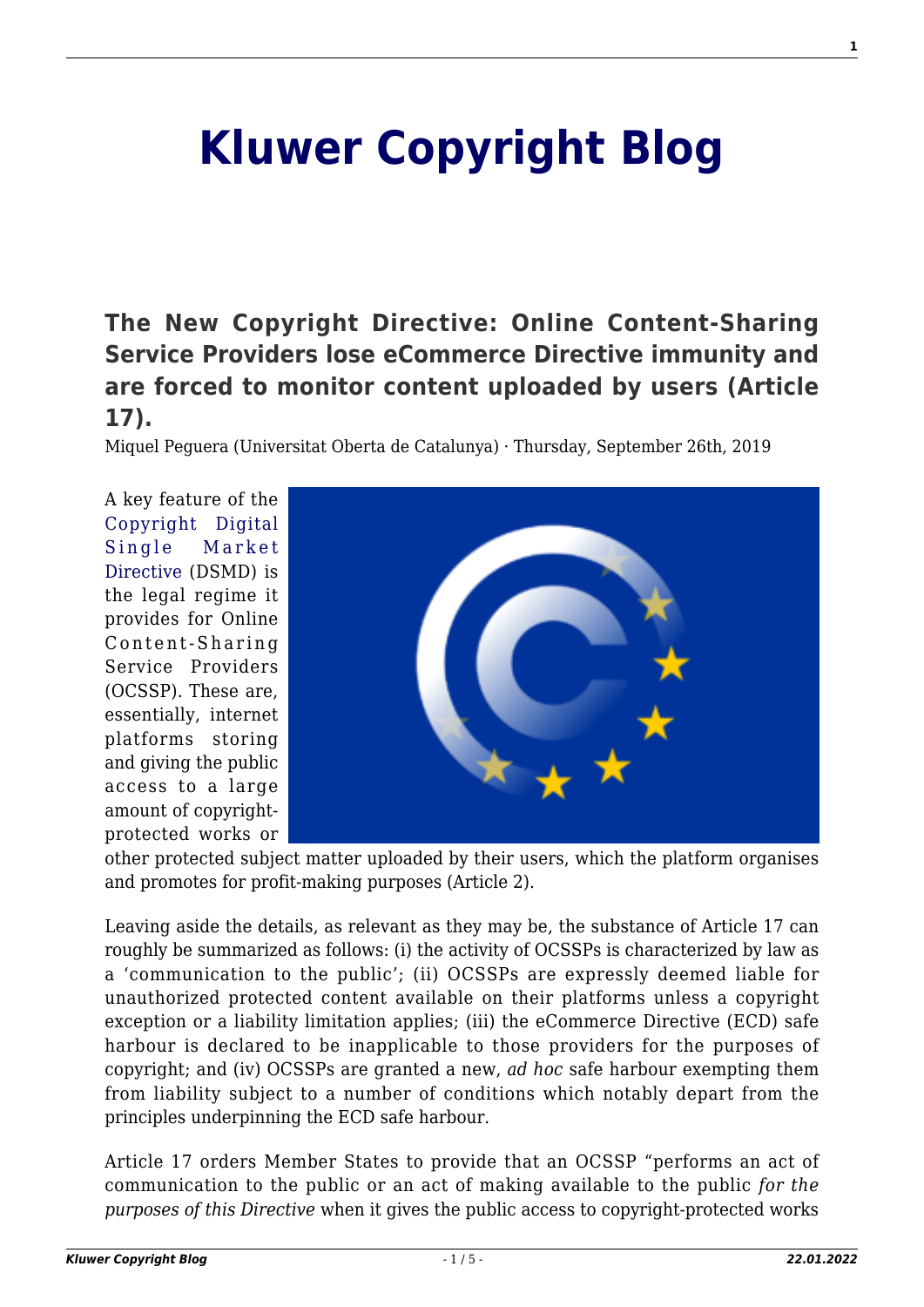or other protected subject matter uploaded by its users." This characterization, only "for the purposes of [the DSMD]", can hardly be seen as a mere clarification of the scope of the right already provided for by the [InfoSoc Directive.](https://eur-lex.europa.eu/legal-content/EN/ALL/?uri=celex%3A32001L0029) Arguably, the DSMD engages in a new, *ad hoc* definition of communication to the public, whose conditions are those laid down in the legal notion of OCSSP—some of which bear little or no relationship with the CJEU interpretation of communication to the public.

The uncertainty "about which online acts are considered 'communication to the public' (and therefore require authorisation by right holders), and under what conditions," was one of the elements the Commission had identified as an obstacle to closing the alleged value gap between right holders and platforms ([COM\(2015\) 626](https://eur-lex.europa.eu/legal-content/EN/TXT/HTML/?uri=CELEX:52015DC0626&from=EN) [final,](https://eur-lex.europa.eu/legal-content/EN/TXT/HTML/?uri=CELEX:52015DC0626&from=EN) p. 9). Another was the platforms' claim that they are covered by the ECD safe harbour *([id](https://eur-lex.europa.eu/legal-content/EN/TXT/HTML/?uri=CELEX:52015DC0626&from=EN). p.10)*. The DSMD resolved to get rid of both obstacles.

### **Primary infringement and the hosting safe harbour**

Characterizing OCSSPs' activities as an act of communication to the public or an act of making available to the public, and thus a primary infringement, was arguably meant to have the effect of depriving those providers of the ECD safe harbour. Indeed, it is largely understood that an activity amounting to a direct infringement necessarily falls outside the safe harbour's scope, which would only shelter from secondary liability. Arguably, however, this vision rests on a misunderstanding of the ECD's approach.

The ECD's hosting safe harbour—when its conditions are met—excludes the possibility of being held liable for hosting illicit content uploaded by users. While the safe harbour requires that the content is supplied by a truly third party—a party not acting under the authority or the control of the provider (see Art. 14(2) ECD)—it does not distinguish between direct and secondary liability. It exempts the liability that might accrue for hosting third-party illicit material, whatever the nature of such material, and regardless of how such liability is conceptualized by the relevant law. It is worth noting that the ECD's safe harbours are by no means copyright-specific. They cover any sort of liability, whether civil or criminal, certainly not just that arising from copyright infringement. And their effect is not limited to excluding instances of indirect liability; rather they shelter a specific activity regarding third party provided content irrespective of how the underlying material law—and the different national legal traditions, theories and case law—may happen to label it. (Even the copyrightspecific US [DMCA](https://www.law.cornell.edu/uscode/text/17/512), which undoubtedly inspired the ECD, leaves no doubt about its scope: it covers direct, contributory and vicarious liability: see [HR Report 105-796](https://www.congress.gov/105/crpt/hrpt796/CRPT-105hrpt796.pdf), at 73).

### **Neutrality**

A second argument commonly put forward appears to deem that an act amounting to a primary infringement will necessarily fail to meet the neutrality threshold set forth by the CJEU. Nonetheless, the threshold requirement of neutrality—leaving aside its problematic basis—is ill-suited to distinguish between primary and secondary infringements of copyright. None of the criteria suggested by the CJEU to find lack of neutrality coincides necessarily with those used by the Court to find direct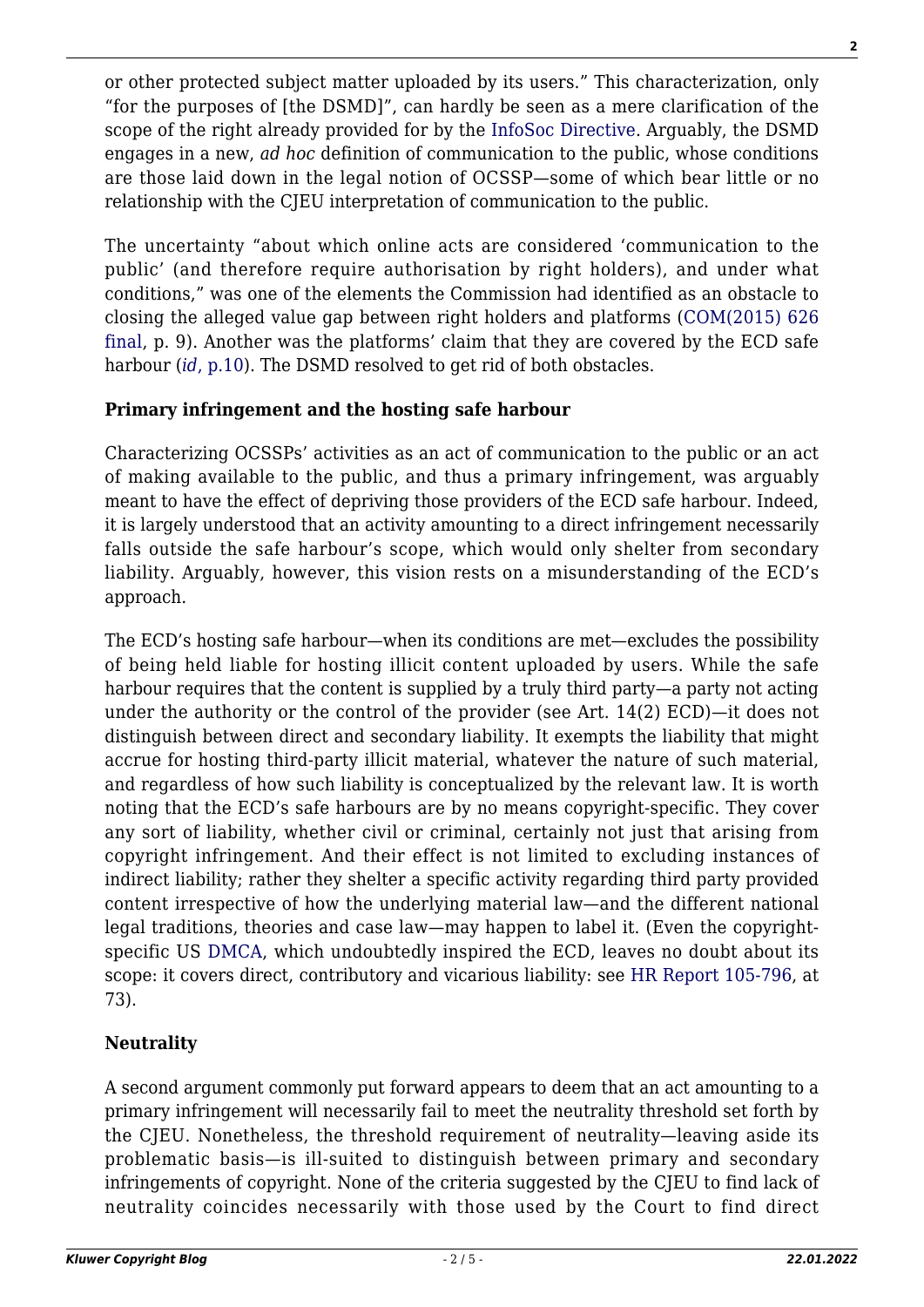infringement, particularly regarding the right of communication to the public, where the CJEU jurisprudence has been notably convoluted and unpredictable.

In addition, the fact of including in the definition of OCSSPs the elements of "organising and promoting" does not seem conclusive in this regard. Those are remarkably vague terms to begin with. The first one is not even that used by the CJEU, which refers to *optimizing* and promoting (*[L'Oréal/eBay](http://curia.europa.eu/juris/document/document.jsf?text=&docid=107261&pageIndex=0&doclang=EN&mode=lst&dir=&occ=first&part=1&cid=456753)*, 116). Moreover, the second paragraph of Art. 17(3) DSMD admits "the possible application of [the ECD hosting safe harbour] to [OCSSP] for purposes falling outside the scope of this Directive", clearly admitting that OCSSPs—who, by definition, organise and promote the content—may still be neutral enough to be sheltered by the hosting safe harbour where the liability does not relate to copyright but to other fields of law (for instance, defamation).

## **Declaring the ECD safe harbour inapplicable**

In a further acknowledgment that merely defining the OCSSPs' acts as communication to the public might not be enough to prevent the application of the hosting safe harbour, the DSMD simply states that it "shall not apply" to OCSSPs performing acts of communication to the public (Art. 17(3))—as noted, only for copyright liability. This is an outright limitation of the reach of the ECD, which is particularly surprising, as the DSMD chose not to amend the ECD. Specifically, Article 17(3) clashes with the horizontal approach followed by the ECD. This only adds to other legal initiatives, such as the [revision of the Audiovisual Media Services Directive,](https://eur-lex.europa.eu/legal-content/EN/TXT/?uri=CELEX:32018L1808) which treat intermediary duties vertically, and somehow anticipates the reform of the ECD that the new EU Commission is likely to put forward.

### **A new safe harbour**

Regardless of labelling OCSSPs' acts as communication to the public, the DSMD acknowledges that some sort of limitation of liability is in order, since, after all, the content is not uploaded by the provider but by its users (see Recital 66). However, the conditions for the DSMD safe harbour have almost nothing to do with those laid down in the ECD, particularly regarding monitoring obligations.

First, unlike under the ECD, OCSSPs are liable in the first place, and thus failing to meet the conditions results in liability—whereas the ECD safe harbours do not assume the provider would necessarily be liable if it fails to meet the requirements. Second, unlike the ECD, which forbids general monitoring obligations, the DSMD establishes in practice active monitoring as an indispensable condition to be free from liability. Granted, this monitoring aims at detecting infringing content for which right holders have provided sufficient information. Still, it is arguably general monitoring anyway. OCSSPs are required to have "made, in accordance with high industry standards of professional diligence, best efforts to ensure the unavailability of specific works and other subject matter for which the rightholders have provided the service providers with the relevant and necessary information" (Article 17(4)). High industry standards of professional diligence to achieve such a result implies intensive use of advanced content recognition technology. And the review should be general. It is not about removing content, it's about preventing its availability, which arguably requires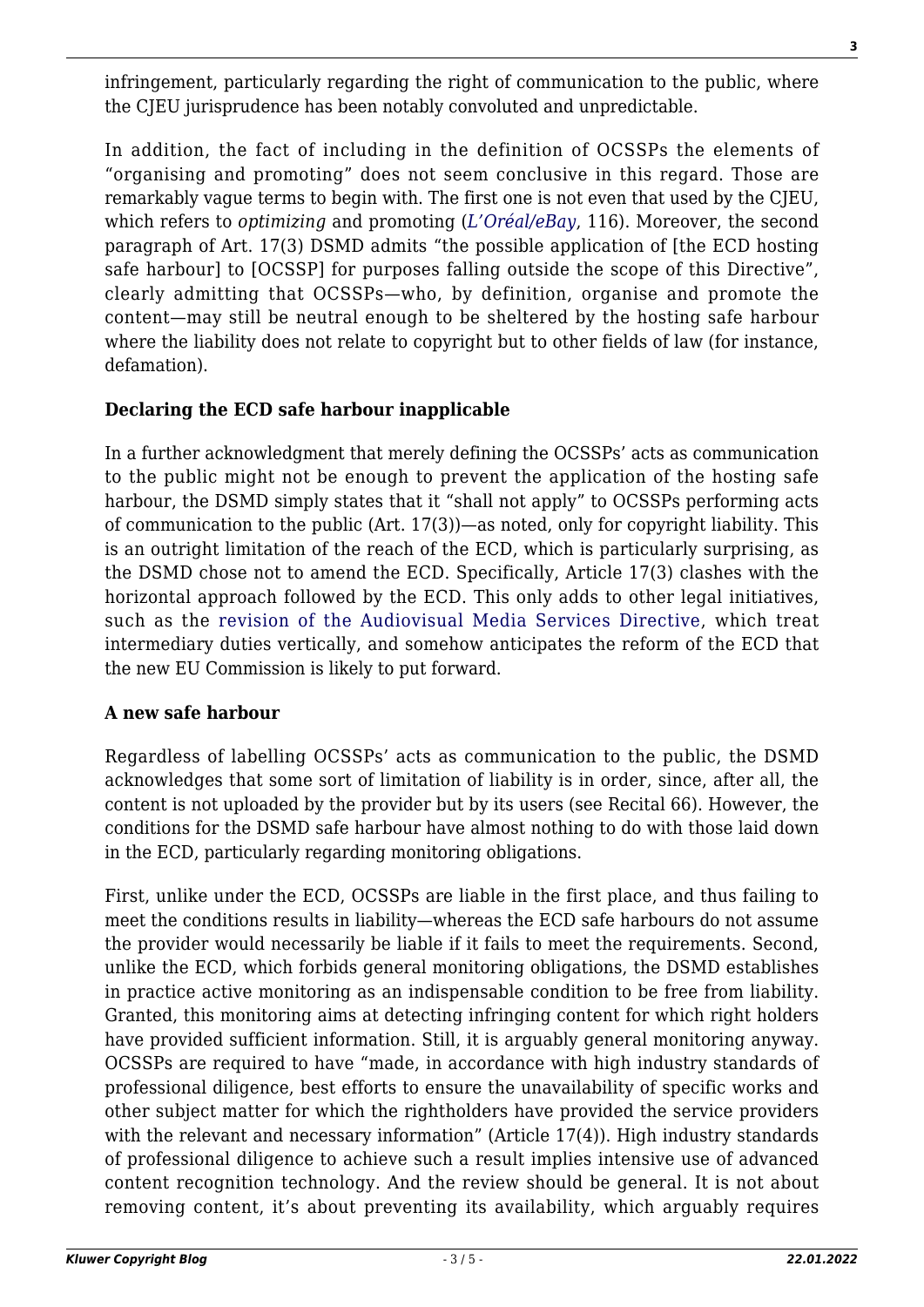checking out all uploads to make sure that not a single piece of infringing content informed by right holders makes its way to the platform (not that different from the situation in *[Sabam/Netlog](http://curia.europa.eu/juris/document/document.jsf?text=&docid=119512&pageIndex=0&doclang=EN&mode=lst&dir=&occ=first&part=1&cid=457747)*, 36).

This is why Article 17(8) sounds very close to a mere political statement. Nonetheless, the Directive needs to be transposed, and some of the ambiguities and nuances of Article 17 may be clarified through the envisaged stakeholder dialogues and the guidance of the Commission. It remains to be seen whether Article 17(8) will be taken into account to assuage the actual monitoring the rest of Article 17 effectively imposes.

*———————————————————————————-*

*This post is part of a series on the new Directive (EU) 2019/790 on copyright and related rights in the Digital Single Market (CDSM Directive):*

[The New Copyright Directive: A](http://copyrightblog.kluweriplaw.com/2019/06/07/the-new-copyright-directive-a-tour-dhorizon-part-i/) *[tour d'horizon –](http://copyrightblog.kluweriplaw.com/2019/06/07/the-new-copyright-directive-a-tour-dhorizon-part-i/)* [Part I](http://copyrightblog.kluweriplaw.com/2019/06/07/the-new-copyright-directive-a-tour-dhorizon-part-i/) by João Pedro Quintais

[The New Copyright Directive: A tour d'horizon – Part II \(of press publishers, upload](http://copyrightblog.kluweriplaw.com/2019/06/17/the-new-copyright-directive-a-tour-dhorizon-part-ii-of-press-publishers-upload-filters-and-the-real-value-gap/) [filters and the real value gap\)](http://copyrightblog.kluweriplaw.com/2019/06/17/the-new-copyright-directive-a-tour-dhorizon-part-ii-of-press-publishers-upload-filters-and-the-real-value-gap/) by João Pedro Quintais

[The New Copyright Directive: Digital and Cross-border Teaching Exception \(Article 5\)](http://copyrightblog.kluweriplaw.com/2019/06/21/the-new-copyright-directive-digital-and-cross-border-teaching-exception-article-5/) by Bernd Justin Jütte

[The New Copyright Directive: Collective licensing as a way to strike a fair balance](http://copyrightblog.kluweriplaw.com/2019/06/25/the-new-copyright-directive-collective-licensing-as-a-way-to-strike-a-fair-balance-between-creator-and-user-interests-in-copyright-legislation-article-12/) [between creator and user interests in copyright legislation \(Article 12\)](http://copyrightblog.kluweriplaw.com/2019/06/25/the-new-copyright-directive-collective-licensing-as-a-way-to-strike-a-fair-balance-between-creator-and-user-interests-in-copyright-legislation-article-12/) by Johan Axhamn

[The New Copyright Directive: Article 14 or when the Public Domain Enters the New](http://copyrightblog.kluweriplaw.com/2019/06/27/the-new-copyright-directive-article-14-or-when-the-public-domain-enters-the-new-copyright-directive/) [Copyright Directive](http://copyrightblog.kluweriplaw.com/2019/06/27/the-new-copyright-directive-article-14-or-when-the-public-domain-enters-the-new-copyright-directive/) by Alexandra Giannopoulou

[The New Copyright Directive: Fair remuneration in exploitation contracts of authors](http://copyrightblog.kluweriplaw.com/2019/07/15/the-new-copyright-directive-fair-remuneration-in-exploitation-contracts-of-authors-and-performers-part-1-articles-18-and-19/) [and performers – Part 1, Articles 18 and 19](http://copyrightblog.kluweriplaw.com/2019/07/15/the-new-copyright-directive-fair-remuneration-in-exploitation-contracts-of-authors-and-performers-part-1-articles-18-and-19/) by Ananay Aguilar

[The New Copyright Directive: Text and Data Mining \(Articles 3 and 4\)](http://copyrightblog.kluweriplaw.com/2019/07/24/the-new-copyright-directive-text-and-data-mining-articles-3-and-4/) by Bernt Hugenholtz

[The New Copyright Directive: Out of commerce works \(Articles 8 to 11\): is it possible](http://copyrightblog.kluweriplaw.com/2019/07/29/the-new-copyright-directive-out-of-commerce-works-articles-8-to-11-is-it-possible-to-untie-the-gordian-knot-of-mass-digitisation-and-copyright-law-without-cutting-it-off-part-i/) [to untie the Gordian knot of mass digitisation and copyright law without cutting it off?](http://copyrightblog.kluweriplaw.com/2019/07/29/the-new-copyright-directive-out-of-commerce-works-articles-8-to-11-is-it-possible-to-untie-the-gordian-knot-of-mass-digitisation-and-copyright-law-without-cutting-it-off-part-i/) [– Part I](http://copyrightblog.kluweriplaw.com/2019/07/29/the-new-copyright-directive-out-of-commerce-works-articles-8-to-11-is-it-possible-to-untie-the-gordian-knot-of-mass-digitisation-and-copyright-law-without-cutting-it-off-part-i/) by Tatiana Synodinou

[The New Copyright Directive: Out of commerce works \(Articles 8 to 11\): is it possible](http://copyrightblog.kluweriplaw.com/2019/08/05/the-new-copyright-directive-out-of-commerce-works-articles-8-to-11-is-it-possible-to-untie-the-gordian-knot-of-mass-digitisation-and-copyright-law-without-cutting-it-off-part-ii/) [to untie the Gordian knot of mass digitisation and copyright law without cutting it off?](http://copyrightblog.kluweriplaw.com/2019/08/05/the-new-copyright-directive-out-of-commerce-works-articles-8-to-11-is-it-possible-to-untie-the-gordian-knot-of-mass-digitisation-and-copyright-law-without-cutting-it-off-part-ii/) [– Part II](http://copyrightblog.kluweriplaw.com/2019/08/05/the-new-copyright-directive-out-of-commerce-works-articles-8-to-11-is-it-possible-to-untie-the-gordian-knot-of-mass-digitisation-and-copyright-law-without-cutting-it-off-part-ii/) by Tatiana Synodinou

[The New Copyright Directive: Fair remuneration in exploitation contracts of authors](http://copyrightblog.kluweriplaw.com/2019/07/15/the-new-copyright-directive-fair-remuneration-in-exploitation-contracts-of-authors-and-performers-part-1-articles-18-and-19/) [and performers – Part II, Articles 20-23](http://copyrightblog.kluweriplaw.com/2019/07/15/the-new-copyright-directive-fair-remuneration-in-exploitation-contracts-of-authors-and-performers-part-1-articles-18-and-19/) by Ananay Aguilar